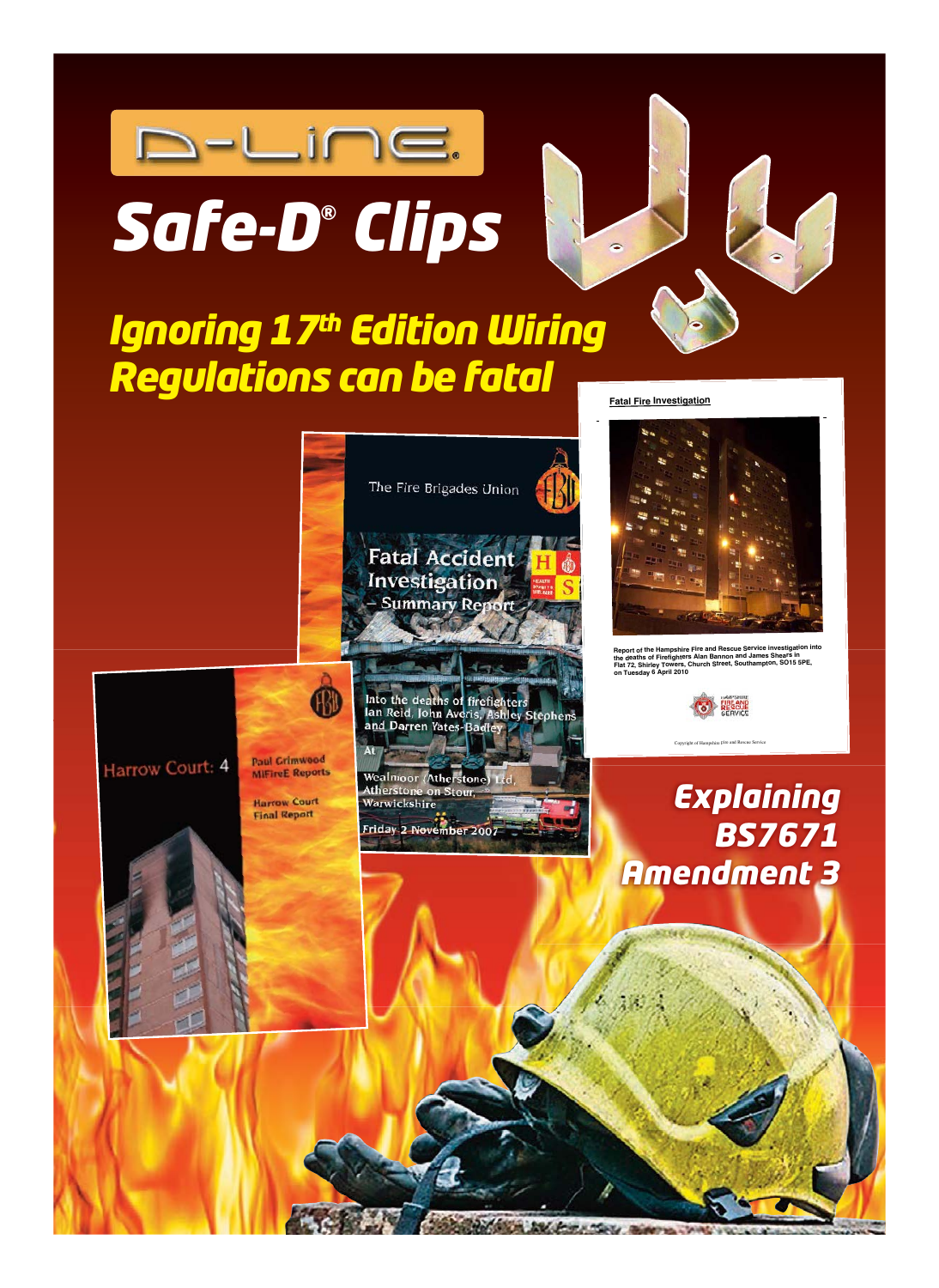# *Ignoring 17th Edition Wiring Regulations can be fatal...*



At around 3am on 2nd February 2005 a fire was reported in a flat on the fourteenth floor of tower block, Harrow Court in Stevenage. Two unextinguished tea-light candles - which had been burning for more than three hours directly on top of the plastic casing of a television caused the TV to ignite, which in turn triggered a wardrobe alighting before engulfing the main bedroom. A reconstruction estimated the heat rose to approximately 900 celsius. Three people died; the mother-of-two resident trapped inside and two brave firefighters in the line of duty.



Plastic trunking which typically melts at 160 celsius, had disintegrated causing cables to drop across the doorway of the flat - making a weblike barrier that proved impenetrable amidst the frantic activity as one of the first crew made his way out to the lobby. Surviving support crew recalled the conditions 'like a jet engine coming out of the flat', and 'thick black smoke'; with horrific testimony describing how they found their entrapped colleague 'tangled and twisted up with cables… that were coming down from the ceiling… like he was stuck to the ground… with cables across his front, but mainly behind him… melted onto his breathing apparatus set and tunic'. From his struggle, doubtless trying in vain to untangle himself, melted cable insulation had adhered to the inside palm of his glove also. Note too how the air supply in breathing apparatus depletes quicker, from a 35 mins maximum volume, in such desperate conditions.

The subsequent Fire Brigade Union report, which devoted a section specifically to 'Cable Support Failure', concluded that the Social Housing provider *may* have contributed to death in that they *may* have failed to ensure their contractor complied with BS5839-1 2002; clause 26.2(f)…' (the fire detection and alarm system was installed in June 2002). The BSI issue in October 2002 had clearly precluded the use of plastic trunking as the sole means of cable support for securing fire alarm cabling. Harrow Court investigations make repeated reference to how the cabling of the alarm had become insecure as a result of it being secured by plastic-only and not metal clips, this being a factor attributable to the loss of life.



Soon after the Harrow Court coroners report, on 2nd November 2007 four firefighters died in a vegetable packing warehouse in Atherstone - on - Stour, Warwickshire. Arson allegedly started the blaze. It was reported that plastic conduit containing cables from the lighting system had melted, so the cables had fallen.

Estimates gauge that heat in parts of the warehouse might have reached 600 celsius in six minutes, with survivor's testimony recalling 'my hands starting to scald in wet gloves', and 'conditions were so poor I couldn't see where the cables were coming from'.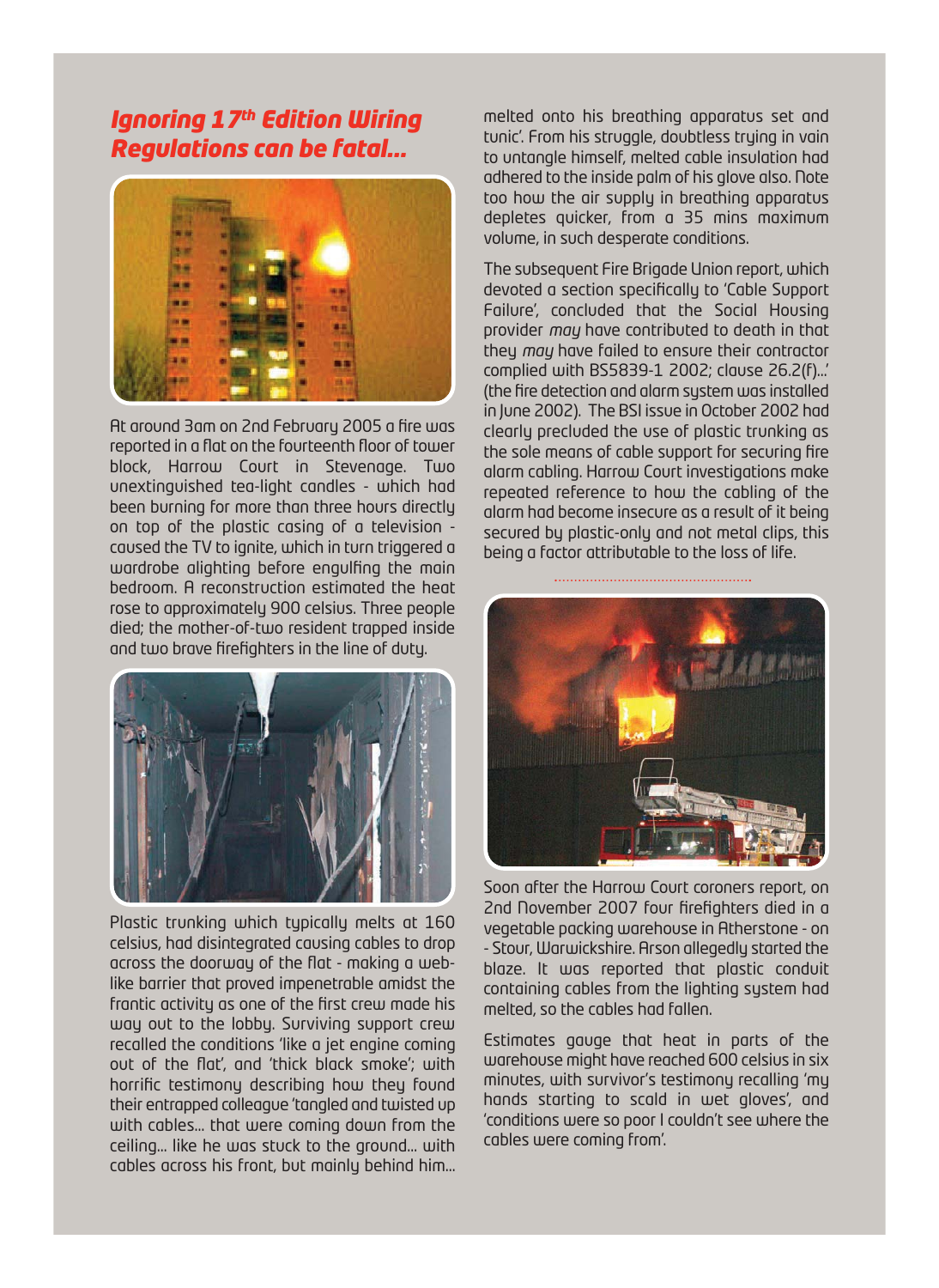The helmet torch of one firefighter became entangled in cable. There are suspicions also that the hosereel may have caught on the cables, causing the crew to lose contact with the reel, so impeding the fire-fighting capability.

As Harrow Court reinforces how lost time can cost life from cable entanglement (with the potentially fatal consequence of diverted attentions also), the Wealmore Ltd warehouse deaths highlight the grave danger if rescue and extinguishing equipment such as water supply might be impeded by cables.



Tragedy struck again in the early evening of 6th April 2010, after a cotton curtain placed in the bowl of an up-lighting lamp ignited in the lounge of a ninth floor flat of Shirley Towers in Southampton. The family had evacuated. As the fire spread rapidly through its phases, plastic trunking all around the flat had melted. A variety of cables had completely collapsed to make a death-trap barely visible in the prevailing smoke and flames. While one firefighter managed with assistance to escape cable entanglement with burns, two were located inside the flat, luing off the corridor at the doorways of different bedrooms. Both were entangled as 'cables fell between their cylinder and breathing apparatus set making it extremely difficult to move without assistance'. Despite managing to cut the wires and drag colleagues out of the flat for emergency treatment, the fallen cables - which had severely hampered rescue efforts - proved fatal as both had been fatally exposed to the excessive heat of the inferno.

The Coroner's report advised an amendment to Building Regulations 'to ensure that all cables, not just fire alarm cables, are supported by fireresistant cable support'… so covering twin & earth, flexes and co-axial cables, network wires and armoured cables, etcetera - whether on ceilings, or walls at high level (ensnaring heads and apparatus), or low level above skirting (trip hazards).



In a Rule 43 letter - one issued by HM Coroners with the intention of preventing deaths and learning lessons from the cause of death - in 2013 the Coroner went so far as to recommend all social housing providers consider removing all plastic-only containment in the Common Areas of all their premises and replace them '…with a method of cable support which as a minimum conforms to BS5839 part 1 : clause 26.2(f:)'

It followed that Regulation 521.11 was first published by the Institution of Engineering and Technology (IET) in January 2015 in BS7671: 2008 Amendment 3. It states in Chapter 52 (Selection and Erection of Wiring Systems) that 'Wiring systems in escape routes shall be supported in such a way that they will not be liable to premature collapse in the event of fire.'

In note 1, there is particular reference to failure of non-metallic trunking leading to cables hanging across access/egress routes hindering evacuation/fire-fighting activities.

In note 2 it specifically precludes the use of plastic cable clips, ties or trunking, 'where these products are the sole means of cable support'.

In other words Amendment 3 of BS7671 - that covers general wiring regulations – has effectively widened legislation to ensure ALL cables in escape routes are secured using non-combustible fixings.

For several years D-Line have pioneered marketleading fire-rated solutions for holding cables in PVC trunkings or direct to substrates. Now Safe-D® Clips can secure bundles of cable in PVC trunking profiles up to 50mm wide…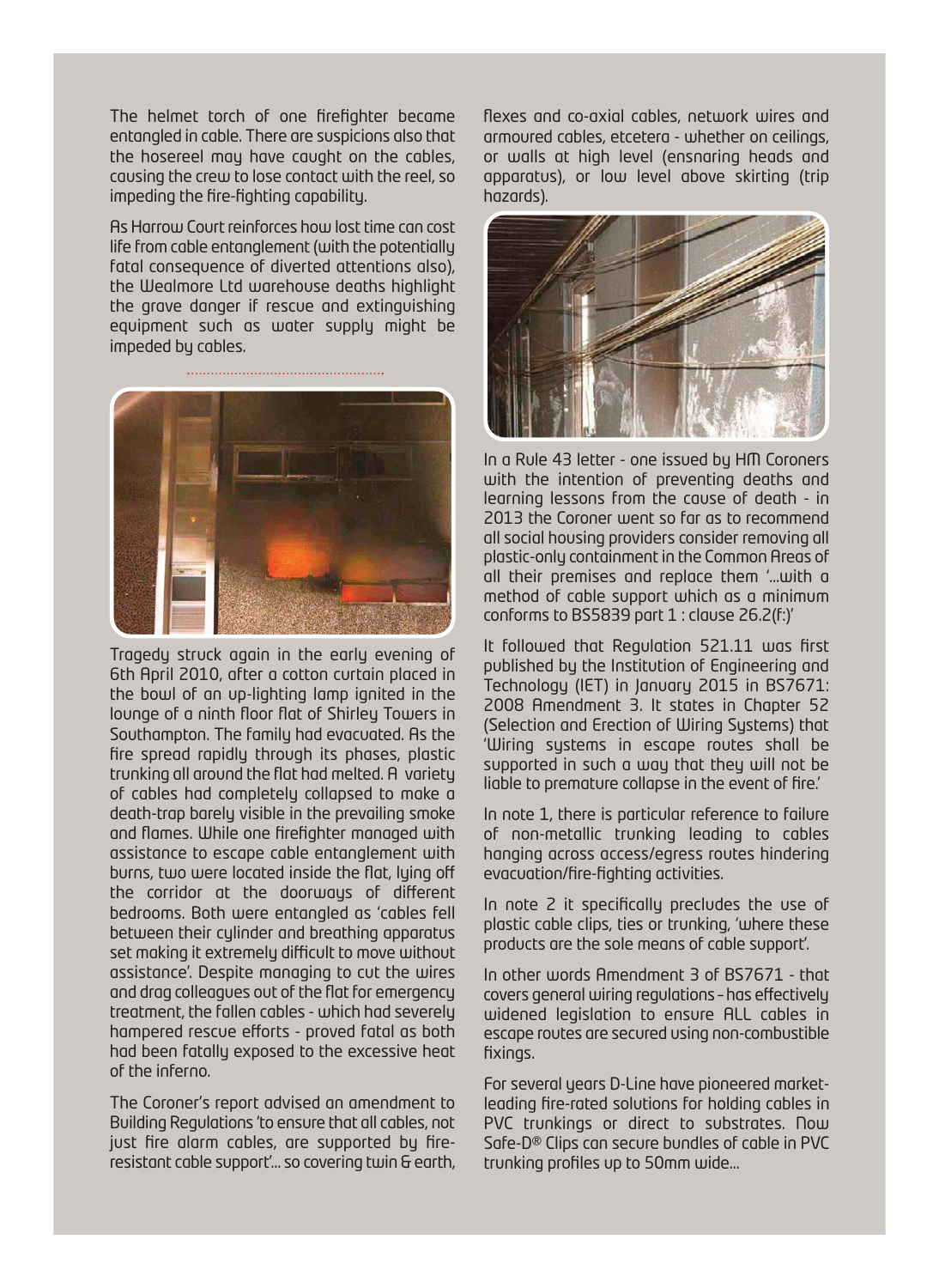# *Frequently Asked Questions*

#### *Are Safe-D® Clips fully certified as fire-rated?*

**Yes!** To provide assurance and peace-of-mind, all 3 sizes of Safe-D® Clip have been certified by Exova Warringtonfire confirming compliance to the highest standards of BS5839-1 section 26 (e). Tests confirmed that all Safe-D® Clips, when containing Enhanced Fire Performance 1.5mm 2c cables, and subjected to 930ºC (+40 -0ºC) for 2 hours at a voltage of 500V rms, kept the cables secure and maintained their circuit integrity. And the Safe-D® Clips withstood required levels of shock, vibration and water spray. Copy reports on request.



Note the 2 hour test is significant, as it affords the maximum time usually required for the evacuation of buildings classified as 'BD4: High density occupation, difficult conditions of evacuation'.

Maintaining circuit integrity means for example that supplies to emergency lighting, mains-wired detectors and alarms will not be compromised by cable failure. Safe-D® Clip certifications ensure compliance to all other standards and regulations relevant to BS7671 Amendment 3.



# *Are all metal clips suitable?*

**No!** Stainless Steel for example can fail above 538°C, so unsuitable in typical fire conditions. And clips with untreated edges will corrode if exposed to any condensation, to compromise functionality and reliability. As a life-safety issue, for peace-of-mind certified products should always be used… where actual recorded tests in fire conditions confirm that the assured material and the design will always be suitable and fully fit-for-purpose.

# *How should we fix Safe-D® Clips?*



Most plastic wall-plugs will soften and fail later, disintegrating between 100ºC – 200ºC, so provide inadequate support in fire conditions for the time required. We recommend fire-rated fixings such as the DeWalt® Wall-Dog®. Simply drill a 4mm pilot-hole in the substrate, through the PVC trunking if applicable, insert the Safe-D® Clip and the Wall-Dog. Sharp flutes along the shaft negate the need for plastic wall plugs. Wall-Dogs are EN certified as 2 hour fire-rated.

For the very hardest surfaces Masonry Screws are ideal, and similarly there is no need for wall-plugs.

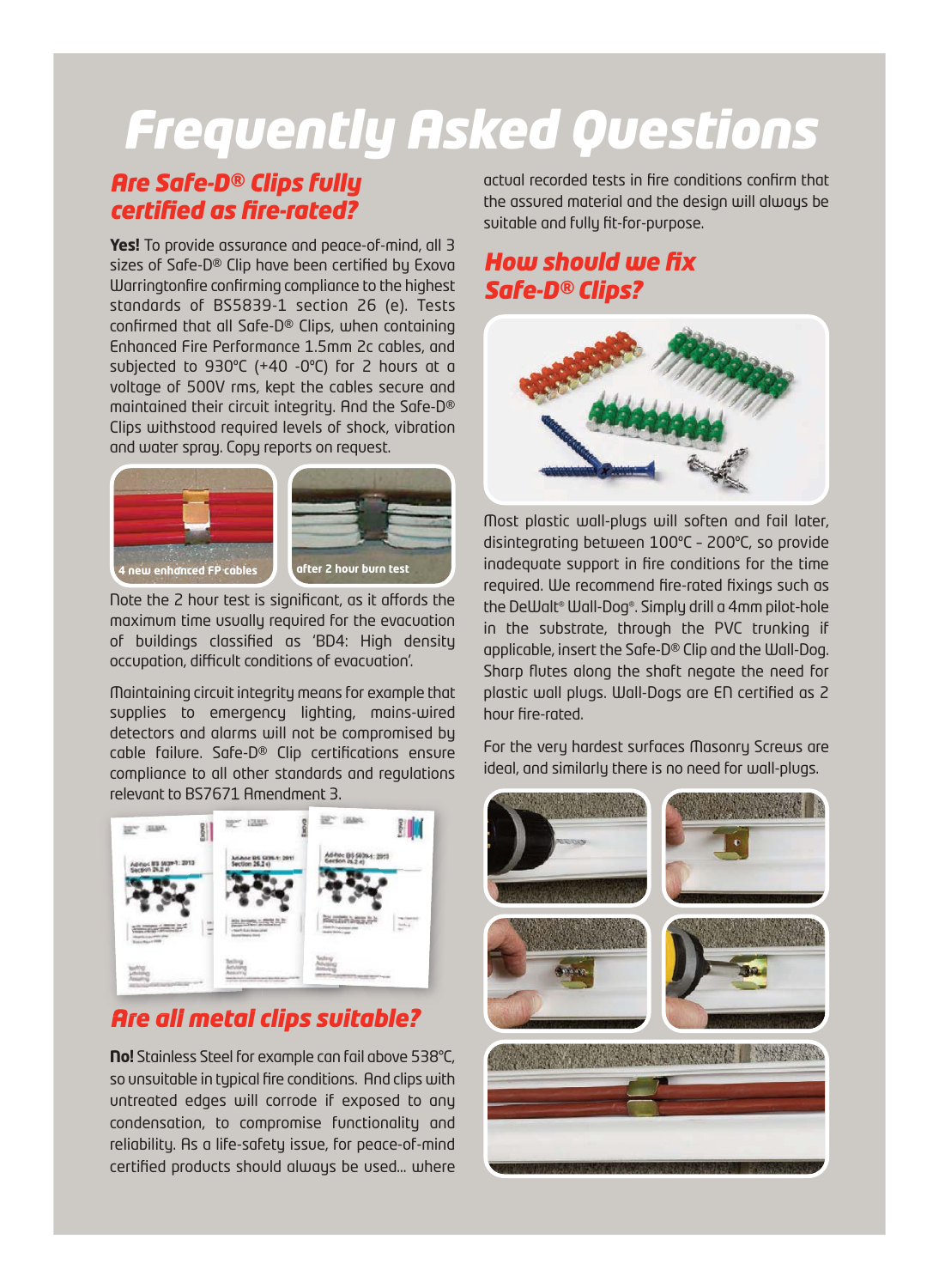

Shot-fired gas-nailing fixings are also popularly used for installing quantities of Safe-D® Clips.

#### *What distances should Safe-D® Clips be spaced at?*

Generally users are asked to consult cable manufacturer guidelines. Most suggest 300mm spacings for horizontal installations and 400mm for vertical cable runs. We appreciate how around door frames for example 300mm should be a maximum spacing.





# *Do Regs apply to domestic properties?*

**Yes!** BS 7671:2008 incorporating Amendment 3 is the general standard for wiring in UK – and applicable to domestic properties. In common access/egress routes such as hallways, stairs and over front and rear doors, new installations of cables in PVC trunking - whether fixed to walls or the underside of ceilings - must be secured by non-combustible means to eliminate risk of entanglement.

#### *Are there any equivalent fire-rated solutions?*

Patent-pending Safe-D® Clips have **No** equivalent.

From start-to-finish Safe-D® Clips provide an exceptional consistency of performance and installer-experience. Compared to some alternatives here are three key points of difference -

1. Safe-D® Clips are manufactured in the UK using specific high-temperature pliable steel produced to BS EN standards with full traceability - and we've supplied millions without a single reported failure.

**Note** we are not producing batches from random mixes that occur in non-specific steel alloy compositions... that would need a test for each and every batch! We are happy to provide full test reports and certification on request

- 2 Unlike punch-cut zintec versions with raw edges, Safe-D® Clips have a passivated finish to protect against corrosive elements, and minimise the risk of rust-failure.
- 3 Compared to narrower push-over tabs, Safe-D® Clips all feature 20mm tab-widths; while the specific pliable-gauge and smooth/rounded corners (as required by design-code BS7671 522.8.11) protect both cables and installers; unique features which make Safe-D® Clips the quickest and easiest to install.

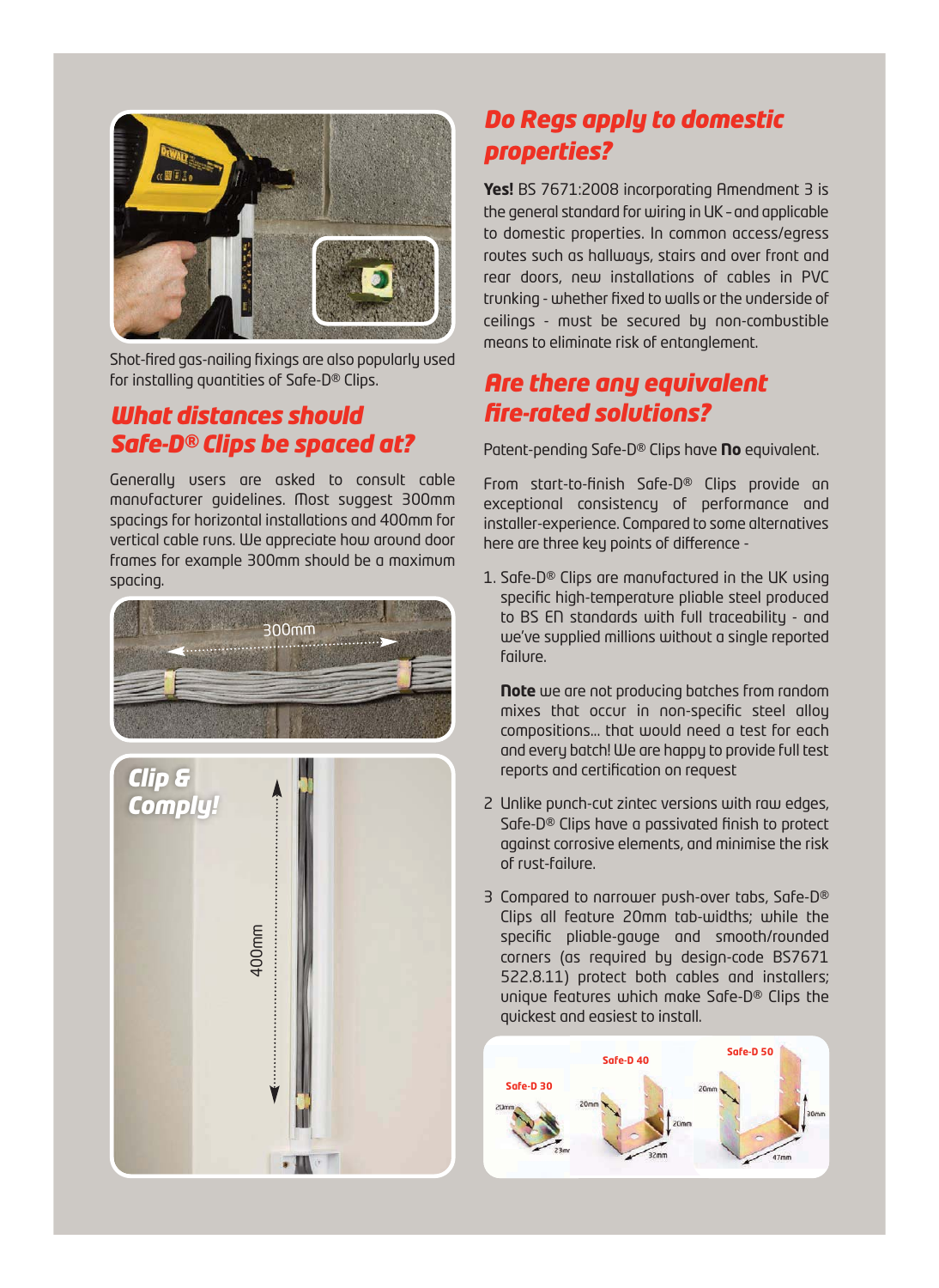# *Do Safe-D Clips fit all PVC trunkings?*

They are extremely versatile, and ideal in ceiling voids also (no trunking). It should be noted however that while Safe-D30 Clips are widely used in traditional 25x16mm PVC mini-trunking, some profiles do have inverted base-tops… which reduce the aperture width so restricting space and making fitment difficult.

For best results use Safe-D30 Clips in D-Line 30x15mm ½-circle self-extinguishing mini-trunking, where Safe-D30 Clips snugly-fit in the base (& can accommodate 2 x 2.5mm T&E cables; not practical with narrower alternative clips).

Then there is the added benefit that the trunking is quick-to-install, with an appearance that blends with decor - often saving the need to channel walls and much preferred by clients!… ideal for surface socket installations, switch drops, aerial cables, and runs to smoke alarms and ceiling roses for example.

|                                                                                                                    | <b>SAFE-D30</b>                        | SAFE-D40                                                | SAFE-D50                                                |
|--------------------------------------------------------------------------------------------------------------------|----------------------------------------|---------------------------------------------------------|---------------------------------------------------------|
|                                                                                                                    | Base Measurement = 23mm                | Base Measurement = 31mm                                 | Base Measurement = 46mm                                 |
| Suitable for use                                                                                                   | Size 2 $25mm \times 16mm^*$ (w $x h$ ) | Size $3$ 40mm x 16mm ( $w \times h$ )                   | <b>Size 6</b> 50mm $\times$ 25mm ( $\times$ $\times$ h) |
| with these                                                                                                         | D-Line 30x15mm                         | Size 4 40mm $x$ 25mm ( $w \times h$ )                   | Size $7$ 50mm x 32mm ( $w \times h$ )                   |
| <b>trunkings</b>                                                                                                   | * see above text                       | <b>Size 5</b> 40mm $\times$ 40mm ( $\times$ $\times$ h) | <b>Size 8</b> 50mm $\times$ 50mm ( $\times$ $\times$ h) |
|                                                                                                                    | Safe-D30 in                            | Safe-D40 in                                             | Safe-D50 in                                             |
|                                                                                                                    | Size 2 Trunking                        | Size 3 Trunking                                         | Size 8 Trunking                                         |
| Safe-D30<br>Safe-D50<br>Safe-D40 in Dado Trunking<br>in D-Line 30x15mm Mini Trunking<br>in D-Line 60x30mm Trunking |                                        |                                                         |                                                         |

# *What is an escape route?*

An escape route is a route designated for escape to a place of safety in the event of emergency. These may include not only defined routes such as corridors, stairways and hallways, but also open areas through which escaping persons might reasonably be expected to need to pass on their way to a place of safety.

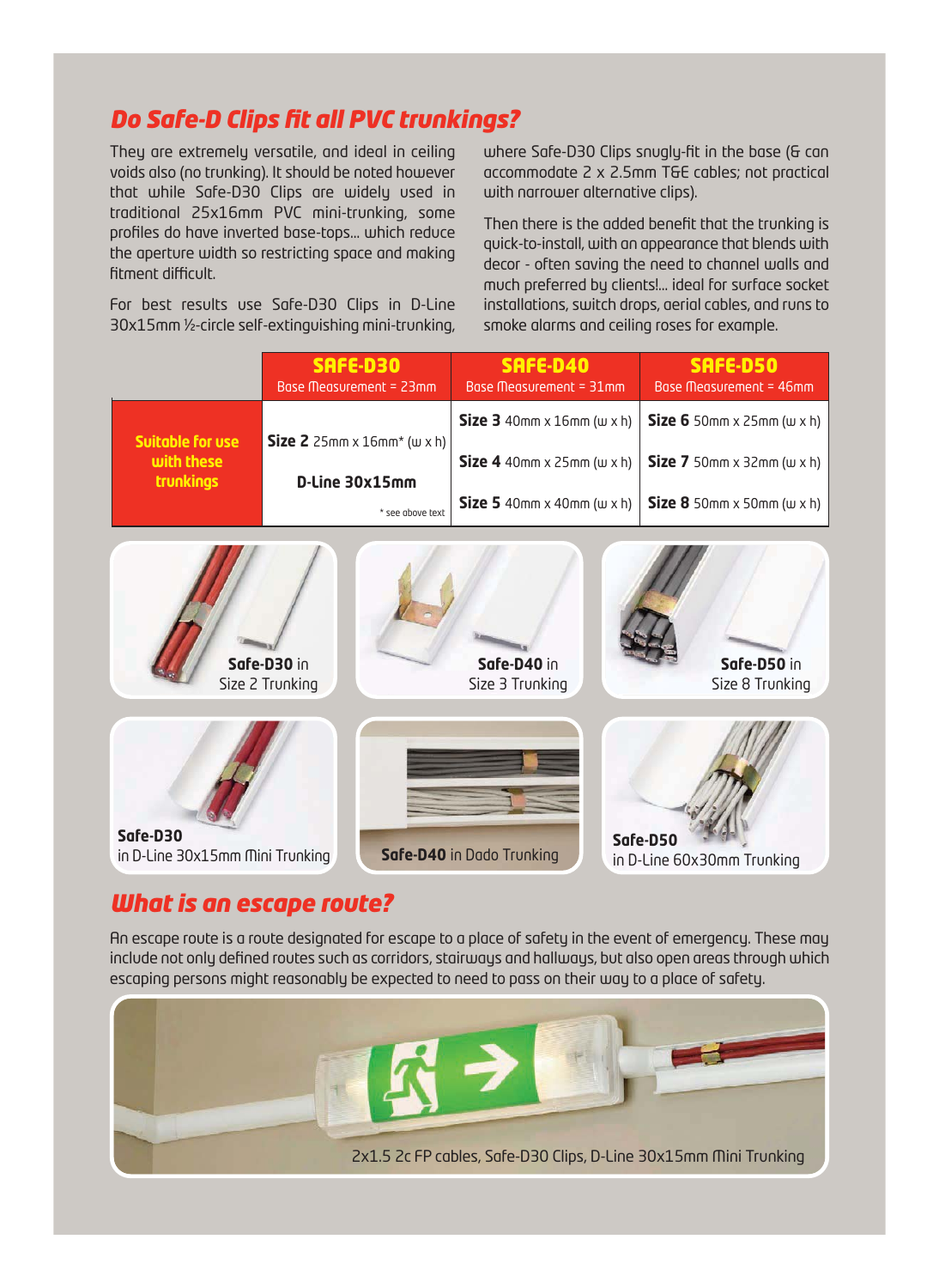